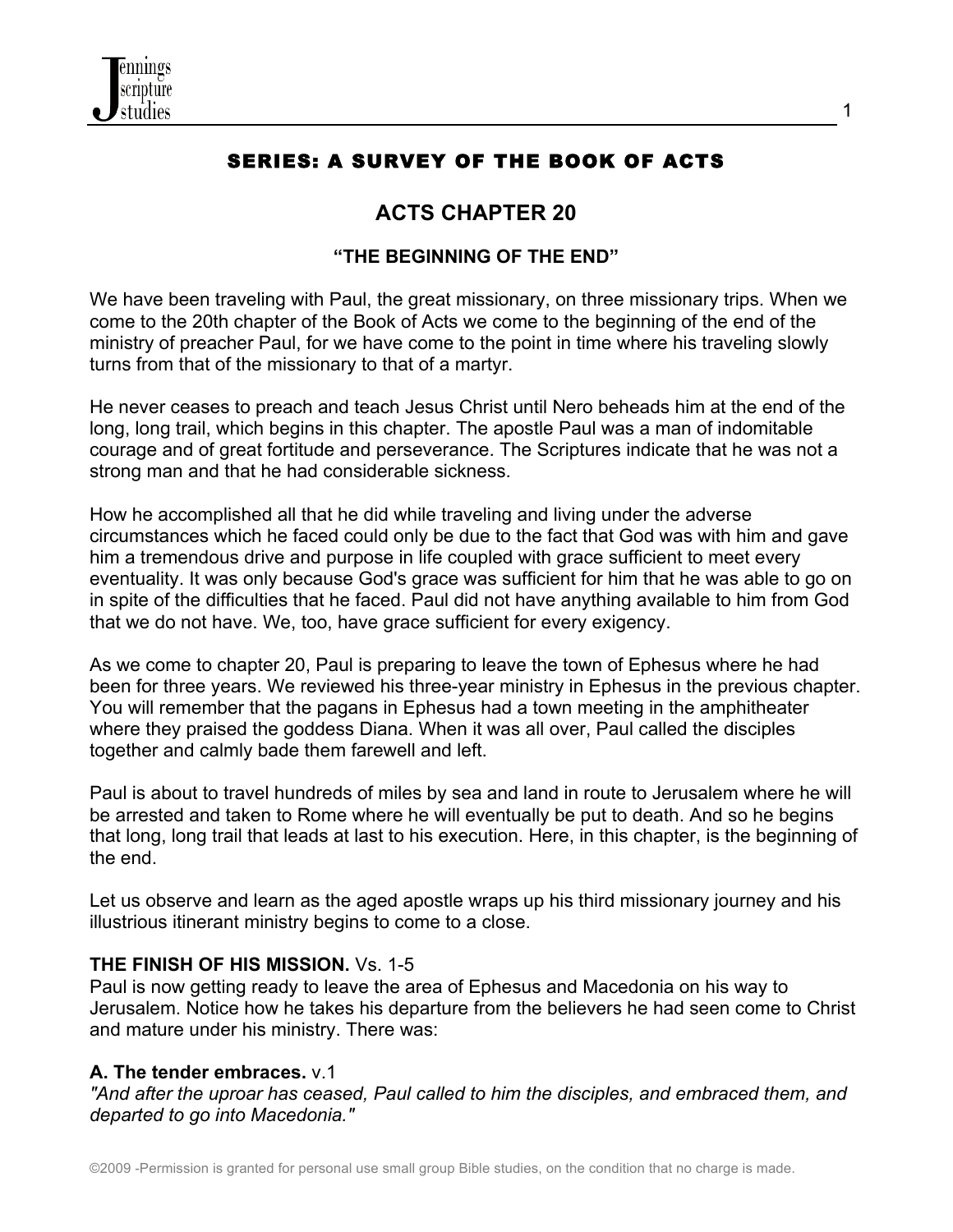

Ecclesiastes 3:5 reminds us that there is *"a time to embrace, and a time to refrain from embracing."* This certainly was a time for embracing! Paul's exodus from Ephesus where he had seen many come to Christ and where he had made many friends was a sad time. Saying "Good-byes" is not easy when one loves fellow believers. Holy hugs were in order!

#### **B. The loving encouragements.** v.2

*"And when he had gone over those parts, and had given them much exhortation, he came into Greece."*

After Paul wrapped up his ministry in Ephesus, he moved on to where he had established churches previously and encouraged them. The word "*exhortation"* comes from two Greek words which, when translated, are "*beside"* and "*to call*." Put together, they mean, *"to call alongside, to aid, to help."*

We should encourage one another – that is, come alongside to aid and help one another. Paul, before he left, called the disciples together and encouraged them. He probably knew that he would never see them again and so he encouraged them. We can imagine that he said something like this: "Do not give up"; "Keep true to Jesus"; "Trust in the Lord in all circumstances of life"; "Love one another"; "Keep looking for the coming of the Lord Jesus Christ", etc. The ministry of encouragement is needed today just as much as it was needed in Paul's day. Every Christian should be an encourager!

#### **C. The band of escorts**. v.4

*"……and they're accompanied him into Asia ……"*

Notice who these men were and from where they came: they were all trophies of grace - Paul's children in the faith. If he had not told them of the great companion, the Lord Jesus Christ, they would not be his companions now!

Here are seven saintly souls who sailed with the old soldier! Thank God for faithful friends in the ministry, people who support and encourage their spiritual leaders!

#### **THE FELLOWSHIP MEETING.** vs. 6-8

Paul is back at Troas again and the believers there are called together for a meeting where Paul preached. Who would not desire to hear the apostle Paul speak? This was an opportunity not to be missed.

#### **A. There was the fellowship of the saints.**

*"Now on the first day of the week, when the disciples came together…."*

Here is another instance when the New Testament believers met, not on the seventh day, but on the first day of the week which Justin Martyr calls Sunday, on which day, he says, "all, both in city and country, met in one place for religious worship; and on this day, it appears from hence, and from other places, that the apostles and primitive churches did meet together for religious exercises; so they did at Troas at this time."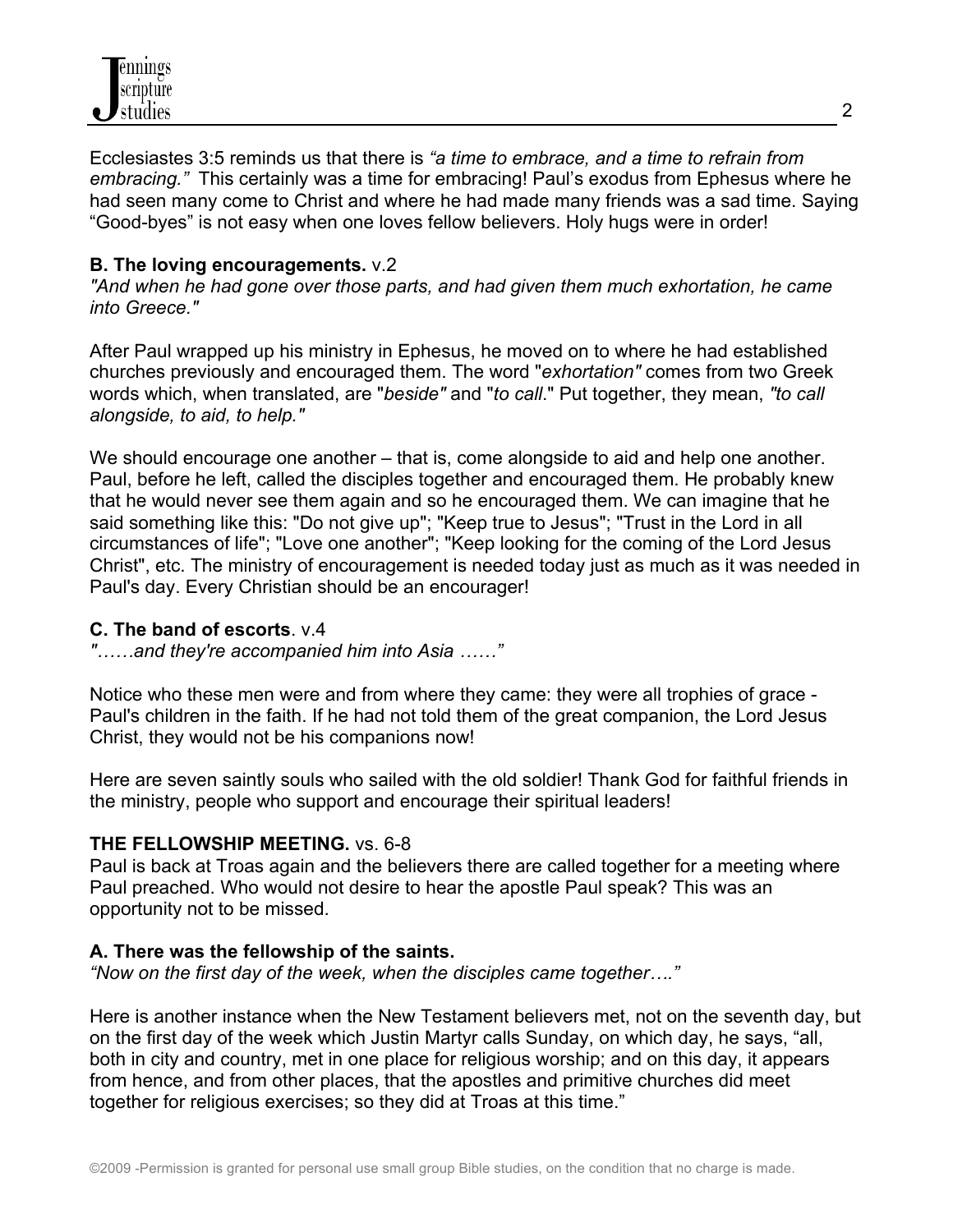A deaf man, who never missed a church service, was approached one Sunday by a member who asked him, "Why do you come to church each service when you cannot hear anything?" The deaf man said, "I come to let people know that I am on God's side!"

There are many good reasons for God's people to gather together, one of which is good, Christian fellowship. There is nothing like it! Don't miss an opportunity to have a family reunion with other of God's children.

# **B. There was the fellowship of the supper.**

*"to break bread"*

It is wonderful to have saintly get-togethers but this was not a grand entertainment feast for the apostle Paul and his company, before they departed. This was the Lord's Supper, a worship service.

# **C. There was the fellowship of the sermon.**

*"Paul, ready to depart the next day, spoke to them and continued his message until midnight."*

A farewell sermon was in order after the observance of the Lord's Supper and Paul was not one who had to have his arm twisted to get him to preach. I wonder what he preached about. Was it truth that he was to write to the church at Rome or one of the other churches? Whatever the theme of his sermon, wouldn't it have been the experience of a lifetime to hear him speak?

How do you listen to a sermon? Some listen casually – that is, half-heartedly. They come to church out of habit just to see or be seen and have no appetite for the Bread of Life. They listen as though they were bored with the Bible. Others listen critically – that is, they have not come to be fed but to analyze the theology, sentence structure, grammar and over-all presentation and manner of the speaker. Some listen comprehendingly – they listen intently in order to glean every tidbit of truth they can get to help them to know God and to live life in a topsy-turvy world. How do you listen? Jesus said, "Take heed how you hear." (Luke 8:18)

# **THE FATALITY AT MIDNIGHT.** Vs. 8-12

Let us get the picture clearly in our minds: it is Sunday evening, the church is packed, Paul was preaching when he is suddenly interrupted by an unusual development. But I do not want to get ahead of myself. First, consider:

# **A. The setting of the meeting**. v.8

*"and there were many lights in the upper chamber, where they were gathered together."*

The meeting hall was on the third floor of the building (v.9); the meeting was on Sunday evening and there were many candles lighted to illuminate the proceedings; it must have been warm in the hall for the windows were open, either because of the body heat of those gathered and/or the many candles or, it could have been warm weather. Such an atmosphere tends to make one drowsy.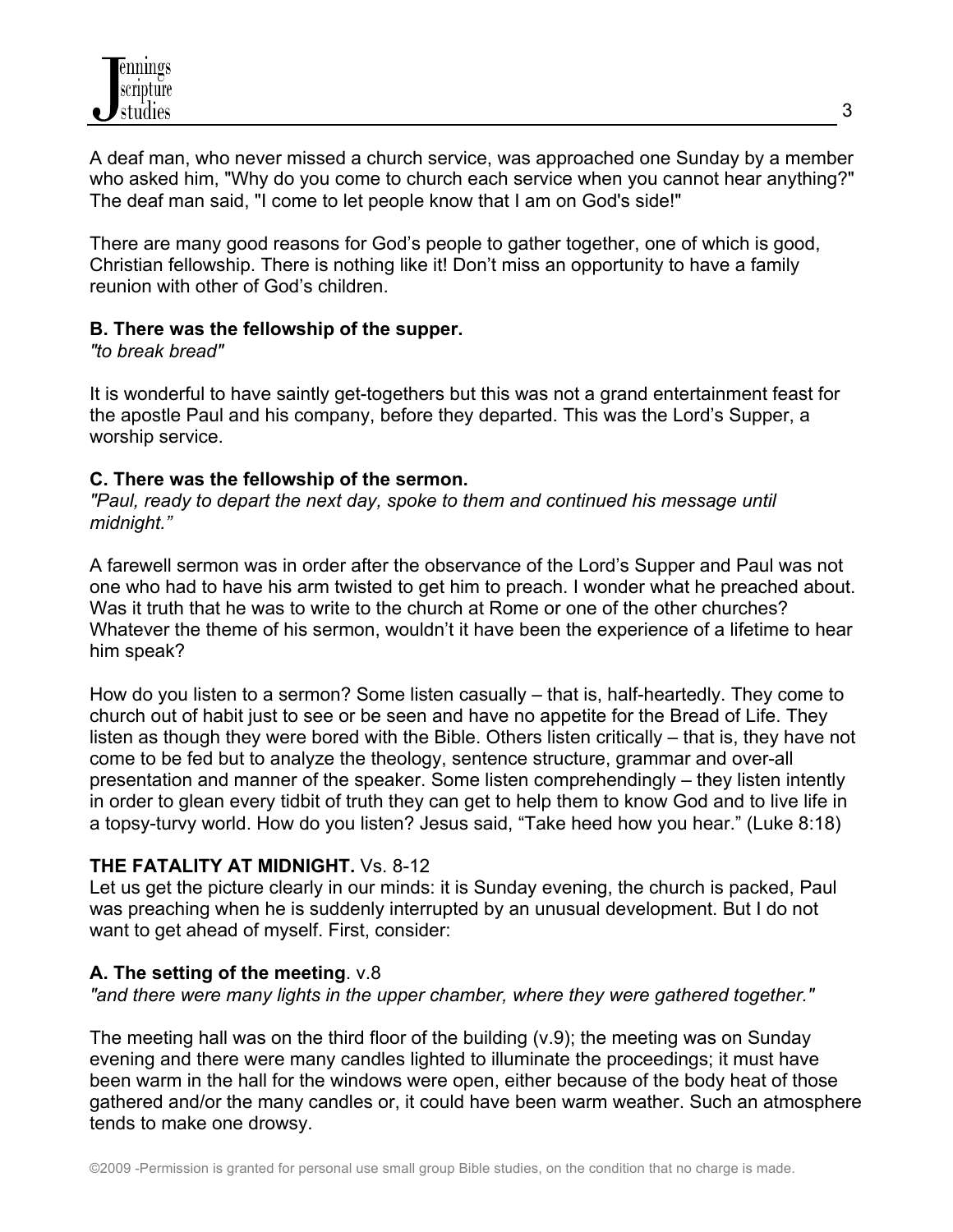# **B. The sermon for the meeting**. V.9

*"….. Paul was long preaching"*

Notice three statements about Paul's preaching:

- In verse seven we read *"Paul preached unto them and continued his speech until midnight."*
- Verse nine, *"Paul was long preaching….."*
- And verse eleven says that Paul *"talked a long while, even till daybreak."*

Here was an all-night preaching marathon! There are not many churches today that would want Paul for a pastor! For a couple of reasons:

(1) Many church congregations will not tolerate long sermons – long ball-games, long parties, long movies are ok – but long spiritual instruction is not tolerated by the majority of church goers.

(2) Few churches there are that have Sunday evening services. The mantra of the masses that do go to church is: "One and done!" One spiritual feast per week satisfies them. Twentyone meals per week to keep bodies going (3 meals per day  $X$   $7$  = 21) but only one per week for the soul. No wonder we have spiritual dwarfs and weaklings!

# **C. The sleeper in the meeting.** Vs. 9,10,11,12

*"and there sat in a window…….*

When the saints from the area heard that Paul was preaching that night, they all came. They would not often have the opportunity to hear him. Therefore, the auditorium up on the third floor of the building in which they were meeting was packed. It was so filled that at least one fellow, Eutychus, sat in an open window.

As Paul preached, this fellow in the window went to sleep and fell out and down three floors to the street level and was killed. Notice that verse nine says that he "*was taken up dead."*

There have been many jokes made about this story. Some of them are:

- Don't jump to any conclusions until the preacher finishes his message!
- This boy really fell for the preacher!
- We should be out and out for Christ and in and in with the saints or we will be soon down and out!

This story gives some satisfaction to most preachers to know that at least one person went to sleep when the great apostle Paul was preaching! Seriously, it is dangerous to fall asleep in church. Some people may never go to sleep in church physically, however, there are those who are asleep mentally and spiritually every service. The word of God is preached, Christ calls for their souls or their services but they are asleep. It is dangerous!

©2009 -Permission is granted for personal use small group Bible studies, on the condition that no charge is made. A minister preached every Sunday to a cold, sleepy congregation. One Sunday night after he had done his best he went home in despair and laid down and went to sleep. That night he had a dream. He dreamed that he was in the pulpit making an appeal for people to come to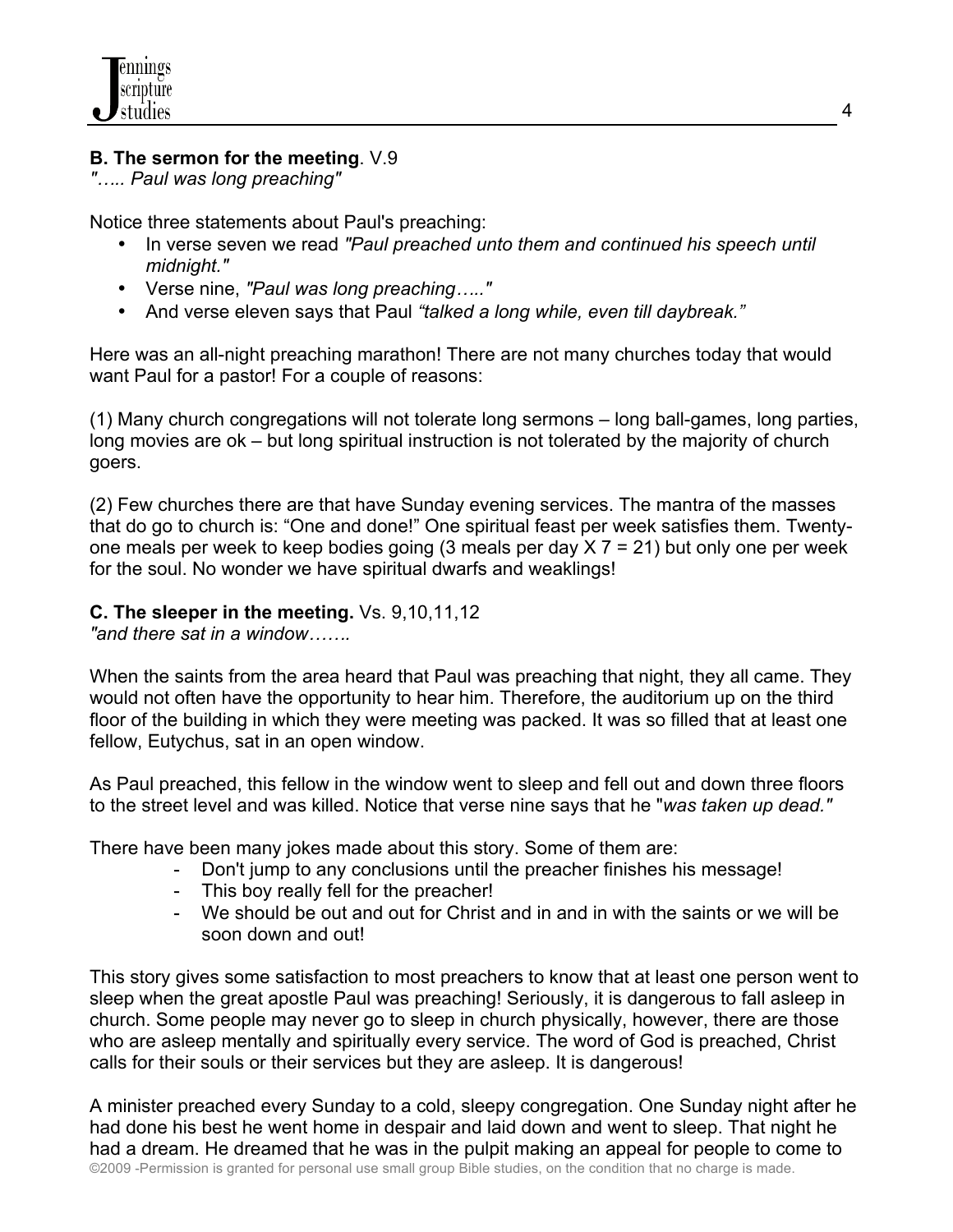Christ. Some of them were asleep, some more moving restlessly about, and some were looking at their watches wishing that he would finish his sermon.

Then, in his dream, his saw the church door open and the Lord Jesus was standing there. He said to the minister, "Come with me. I want you to go down to hell with me and preach to the people there. They will be glad to hear your message!"

#### **IV. THE FAREWELL IN MILETUS.** vs.17-38

*"From Miletus he sent to Ephesus and called for the elders of the church."*

On his journey to Jerusalem, Paul could not spare the time to visit Ephesus again, therefore he sent for the leaders of the church to meet him about 40 miles away in Miletus. This farewell to the Ephesian elders, perhaps more than any other passage in the Book of Acts, reveals the heart of the great apostle. Here we shall see his tenderness, his sympathy, his affection and his tears. In his conversation with them he reviews his ministry:

#### **A. His walk among them.** vs.18-21

1. In all seasons – *"And when they had come to him, he said to them: "You know, from the first day that I came to Asia, in what manner I always lived among you…."* (v.18)

2. In all situations – *"….serving the Lord with all humility, with many tears and trials which happened to me by the plotting of the Jews;"* (v.19)

3. In all types of service - …. *"How I kept back nothing that was helpful, but proclaimed it to you, and taught you publicly and from house to house…."* (vs.20)

In summing up his ministry among them Paul did not exaggerate. Some of the people to whom he had ministered and who had observed his lifestyle and ministry were standing there in his presence. He was reminding them of what he had endured for the sake of the gospel and in doing so was encouraging them to, after his departure, be faithful as he had been.

# **B. His witness to them.** v.21-24

1. Paul's congregation – *"….testifying to Jews, and also to Greeks…."* Paul's message, as ours should be, was universal for *"there is no distinction between Jew and Greek, for the same Lord over all is rich to all who call upon Him." (*Rom. 10:12)

2. Paul's communication – *"repentance toward God and faith toward our Lord Jesus Christ."* Repentance toward God, for it is against God that we have sinned; faith in the person and work of the Lord Jesus Christ *"for there is no other name under heaven given among men by which we must be saved."* (Acts 4:12)

#### 3. Paul's consecration - vs.22-24

Paul's consecration is seen is several statements that he made:

- His destination – *"And see, now I go bound in the spirit to Jerusalem, not knowing the things that will happen to me there, except that the Holy Spirit testifies in every city, saying that chains and tribulations await me."* (v.22-23)

©2009 -Permission is granted for personal use small group Bible studies, on the condition that no charge is made.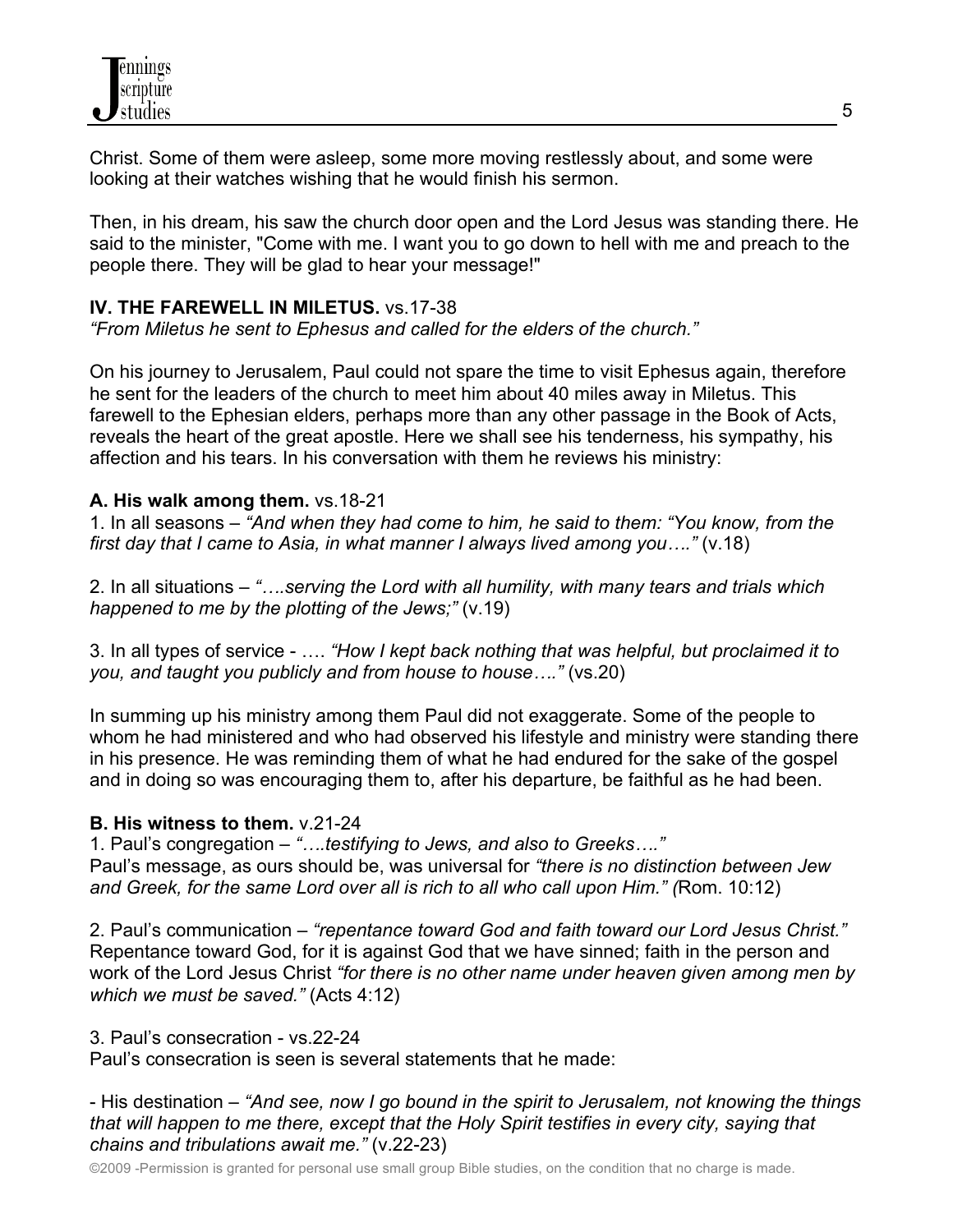- His determination – *"….But none of these things move me; nor do I count my life dear to myself, so that I may finish my race with joy…."* (v.24a)

- His desire – *"….and the ministry which I received from the Lord Jesus, to testify to the gospel of the grace of God."* (v.24b)

- His declaration - *"And indeed, now I know that you all, among whom I have gone preaching the kingdom of God, will see my face no more. Therefore I testify to you this day that I am innocent of the blood of all men. For I have not shunned to declare to you the whole counsel of God."* (vs.25-27)

# **D. His warnings for them**.vs.28-31

1. Watch! – *"Therefore take heed to yourselves and to all the flock, among which the Holy Spirit has made you overseers, to shepherd the church of God which He purchased with His own blood."* (vs.28)

2. Warn! - *"For I know this, that after my departure savage wolves will come in among you, not sparing the flock. Also from among yourselves men will rise up, speaking perverse things, to draw away the disciples after themselves. Therefore watch, and remember that for three years I did not cease to warn everyone night and day with tears."* (vs.29-31)

#### **E. His weeping with them.** vs.32-38

1. His trust - *"So now, brethren, I commend you to God and to the word of His grace, which is able to build you up and give you an inheritance among all those who are sanctified."* (v.32)

2. His testimony – *"I have coveted no one's silver or gold or apparel. Yes, you yourselves know that these hands have provided for my necessities, and for those who were with me. I have shown you in every way, by laboring like this, that you must support the weak. And remember the words of the Lord Jesus, that He said, 'It is more blessed to give than to receive.'"* (vs.33-35)

3. His tears – *"And when he had said these things, he knelt down and prayed with them all. 37 Then they all wept freely, and fell on Paul's neck and kissed him, 38 sorrowing most of all for the words which he spoke, that they would see his face no more. And they accompanied him to the ship."* (vs.36-38)

# **Summation**

When Paul entered the ship, his freedom as a missionary, in a sense, ended. For when he reached Jerusalem, which was his destination, he was arrested and finally taken to Rome as a prisoner.

Paul has spent many years of missionary traveling service. He had seen many people turn to Jesus Christ as their Savior; he had seen many churches established; he had seen many believers strengthened in the faith.

Later, just prior to his death, he could say, *"I have fought a good fight, I have finished my course, I have kept the faith; henceforth, there is laid up for me a crown of righteousness*